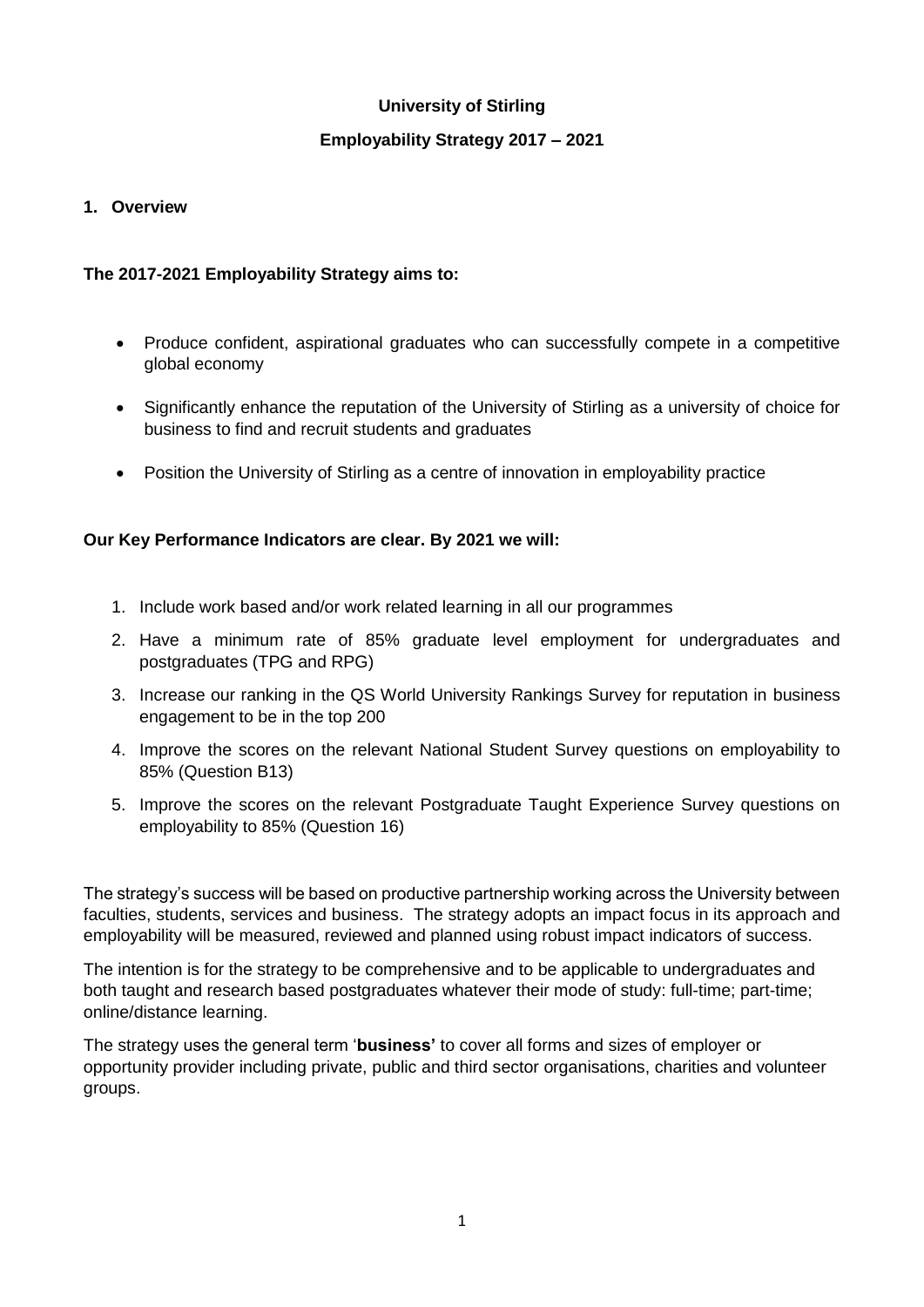## **2. Ambition of the Strategy**

The University of Stirling's Employability Strategy 2017 - 2021 is clear in its ambition to:

## *"Develop aspirational students\* and graduates with lifelong employability skills who can compete successfully in a competitive global economy"*

Drawing on the University Strategic Plan the Employability Strategy will seek to:



External drivers and research have shifted in the last five years to shape this strategy.<sup>1</sup> Trends in employment, skills and workforce strategy place an increasing emphasis on the need for relevant experience, leadership and change skills, interpretation of big data, as well as social and collaboration skills.<sup>2</sup> As a result the University, in its Strategic Plan, has identified a KPI of increasing the proportion of leavers entering graduate level jobs to **85%.** <sup>3</sup> The latest HESA figures show that the total percentage of Stirling leavers in professional-level occupations sits at 77.7%. In addition, the success of the Employability Strategy will be measured by KPIs linked to postgraduate experience and outcomes, and the University's ability to build and enhance its reputation with business.

Internally, the new strategy will connect to and reflect other key University drivers such as learning and teaching quality enhancement, internationalisation, research, innovation and enterprise.

## **3. Objectives of the Strategy**

The following objectives outline how this ambition will result in tangible progress for students, staff and business.

 $\overline{a}$ <sup>1</sup> High Fliers (2015) The Graduate Market in 2015. London[, www.highfliers.co.uk](http://www.highfliers.co.uk/)

<sup>&</sup>lt;sup>2</sup> World Economic Forum (2016). The Future of Jobs, Workforce Strategy for the Fourth Industrial Revolution. Geneva. [www.weforum.org](http://www.weforum.org/) (accessed February 2016)

<sup>3</sup> University of Stirling Strategic Plan 2016 – 2021 <http://www.stir.ac.uk/about/our-strategy/>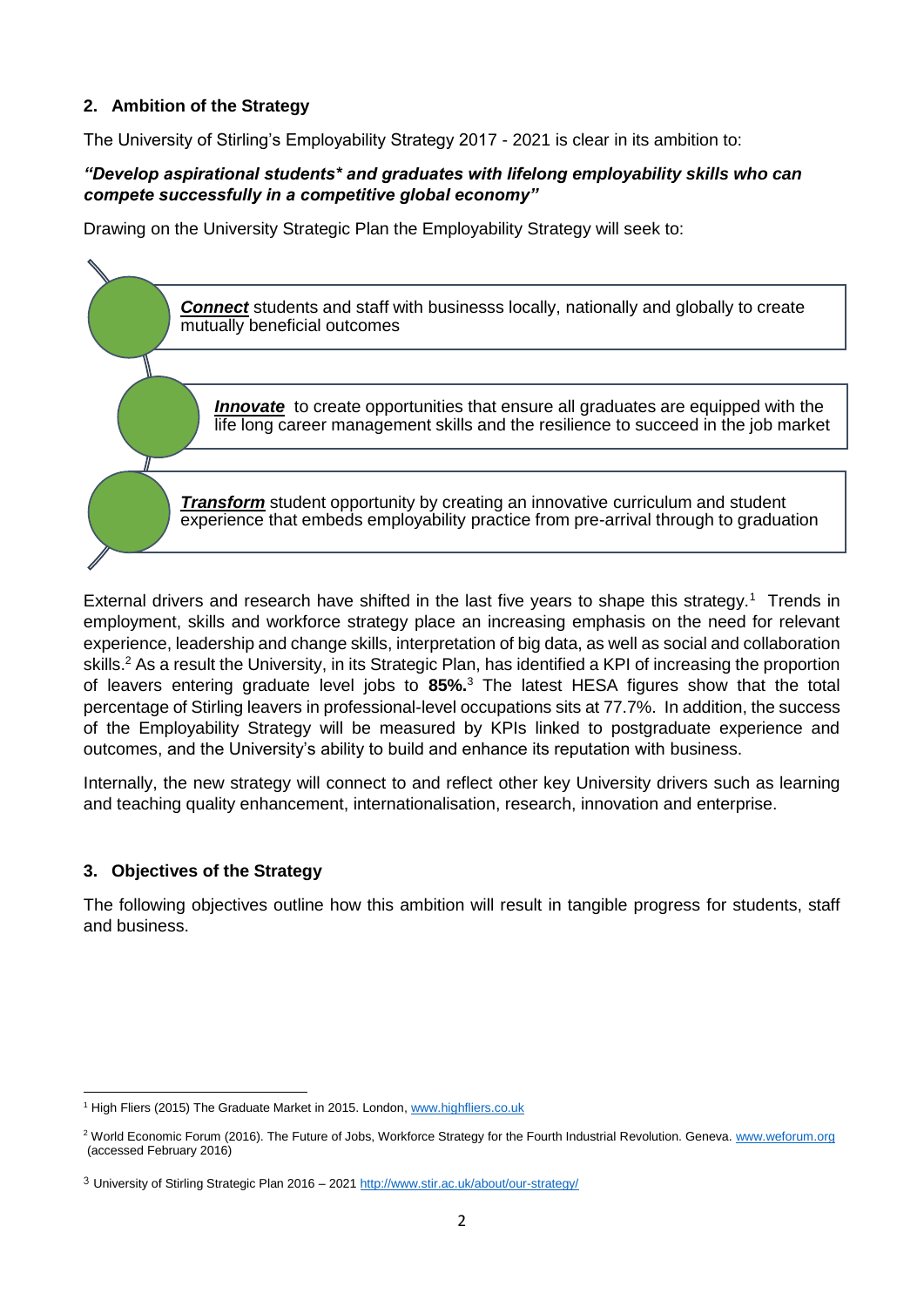**3.1 Our students will have the opportunity to apply, through a variety of approaches, their knowledge, skills and attributes to work related and work based situations, and both students and staff will be networked with business.**

## **This will result in the following measurable outcomes:**

- Students that can confidently and strategically network with business and alumni locally, nationally and globally
- Students that will understand and be knowledgeable about the labour market locally, nationally and globally
- Students that can apply their academic learning and personal experience to work-based and workrelated situations, and will improve their understanding and articulation of how their learning and development applies to the world of work
- Staff with an expanded network of alumni, business and labour market information relevant to their discipline and role

# **We will achieve this by:**

- Increasing the opportunities for work based or work related learning experiences within academic programmes
- Increasing the opportunities at under and post graduate level for work based dissertations and for knowledge exchange
- Increasing the number of academic areas with an Advisory Board
- Growing extracurricular work experience, volunteering and internship opportunities
- Increasing the number of students with an Alumni Mentor
- Developing an indicator tool to measure on an annual basis levels student career thinking and their levels of business engagement

## **We will measure this by:**

- Tracking improvement in student capacity to network through student feedback in relevant surveys
- Measuring student engagement in personal career planning activity, in the context of lifelong learning, through new indicators of career thinking recorded in the annual enrolment process
- Measuring student capacity to apply their academic learning to the world of work through module and survey feedback
- Tracking institutional growth in impactful business engagement through a business engagement survey

# *KEY PERFORMANCE INDICATOR*

## *By 2021 all taught programmes will include work based and/or work related learning*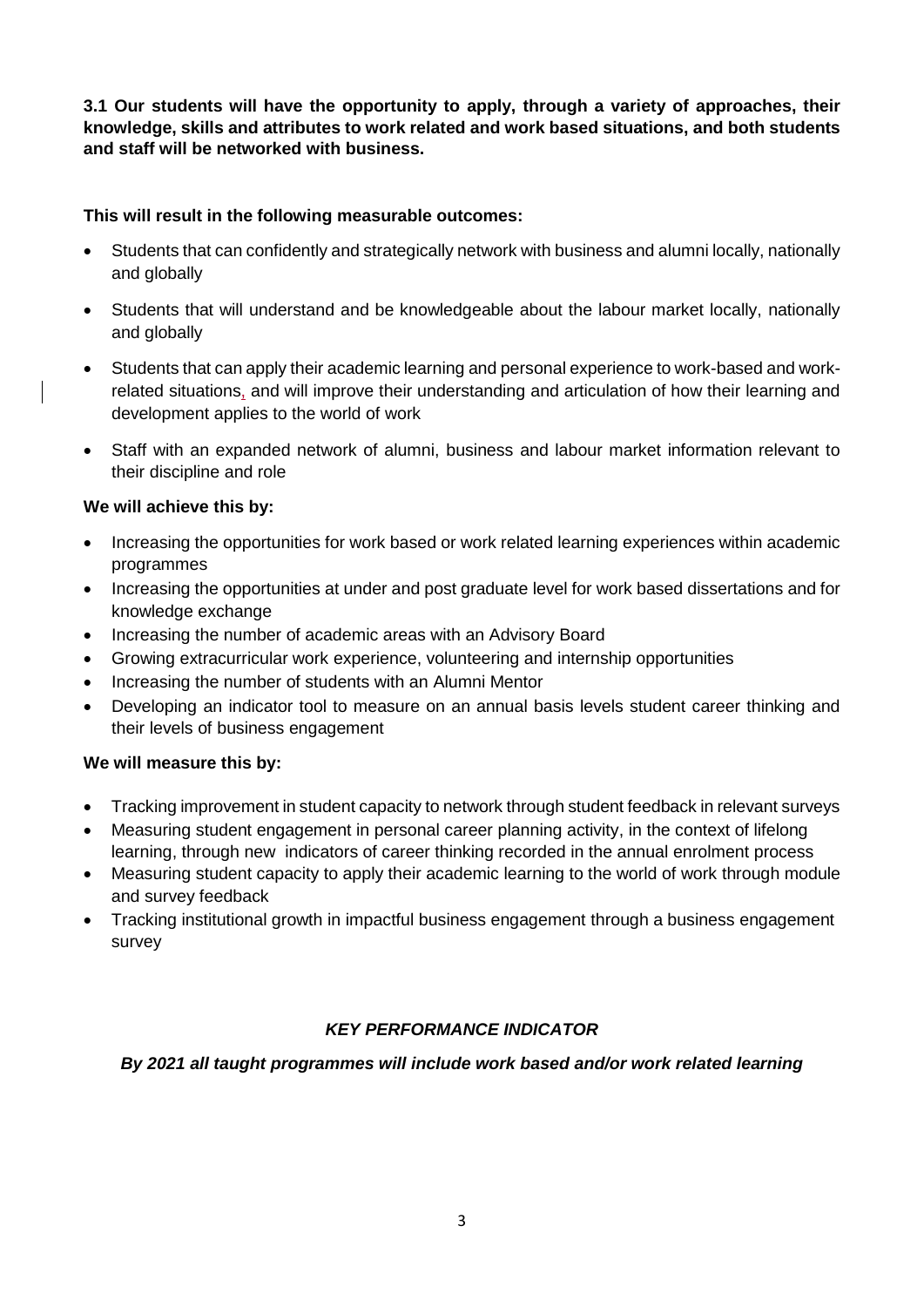**3.2 Our students will successfully manage their employability development from pre-arrival to transition into a positive destination**

## **This will result in the following measurable outcomes:**

- Students that can identify and articulate their competencies and skills
- Students that are equipped to identify and pursue the right option for them in terms of graduate work, study, enterprise or career transition
- Students that are equipped with career management skills to succeed long term in their professional life in line with the Stirling Graduate Attribute "professional and personally effective"
- Students that are engaged in their employability and personal development journey, and this is recognised, where appropriate, through award of academic credit

## **We will achieve this by:**

- Embedding the Stirling Graduate Attributes in the undergraduate curriculum and co-curriculum
- Developing a set of postgraduate (TPG and RPG) specific graduate attributes and embedding in the curriculum and co-curriculum
- Increasing the student uptake on the My Stirling Award
- Embedding careers education, information, advice and guidance in the curriculum
- Developing a Personal Development Framework that is compulsory for all undergraduates and postgraduates
- Developing a relevant question(s) on employability for postgraduate research students in the Postgraduate Research Experience Survey for 2017-18

## **We will measure this by:**

- Tracking the embeddedness of Stirling Graduate Attributes through curriculum mapping and review
- Measuring student engagement in personal career planning activity through new indicators of career thinking, in the context of lifelong learning, recorded in the annual enrolment process
- Tracking student's perception of their preparedness for the transition in and out of university through relevant national surveys, including the National Student Survey, the Postgraduate Taught Experience Survey and Postgraduate Research Experience Survey

## *KEY PERFORMANCE INDICATOR*

# *The University of Stirling will have a minimum rate of 85% graduate level employment for undergraduates and postgraduates*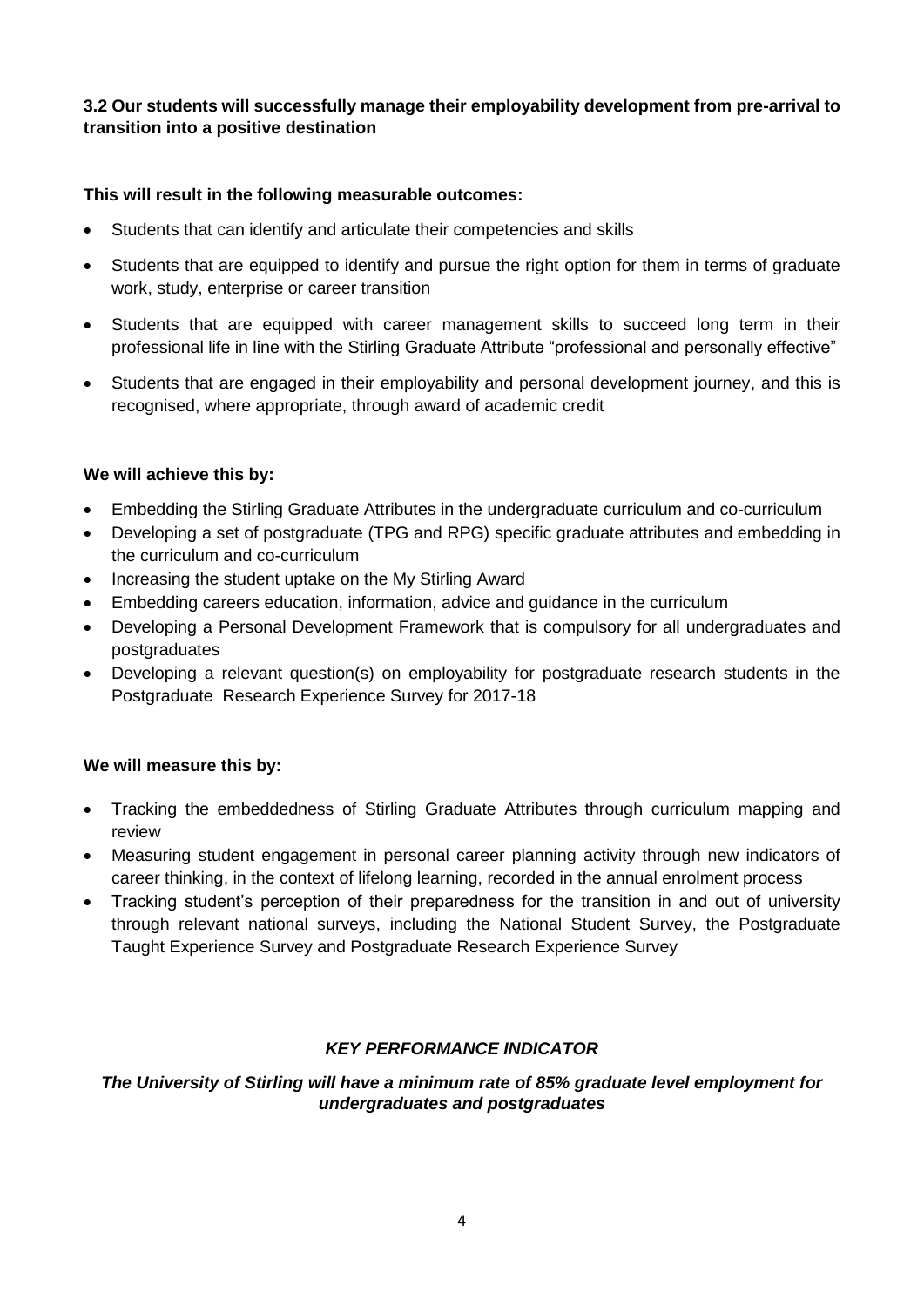#### **3.3 Our Staff will further develop and embed innovative employability practice in the curriculum and co-curriculum**

#### **This will result in the following measurable outcomes:**

- Staff will increase their connections with business and work in partnership with the Careers and Employability Service
- Faculties, supported by the Careers and Employability Service, will map, plan, design and monitor all components of employability development throughout the curriculum so that all programmes include business engagement; work-based and work-related learning; reflective practice and career management skills
- Staff will increase their confidence in developing all components of employability practice and personal development planning within the curriculum and co-curriculum with support, resources and advice from the Careers and Employability Service

## **We will achieve this by:**

- Growing all forms of business engagement in the curriculum
- Developing annual Employability Development Plans with faculties and the Graduate School
- Academic and Professional Services staff working in partnership to embed career management skills through all programmes
- Delivering staff development on all aspects of embedding employability in the curriculum

## **We will measure this by:**

- Measuring the growth and balance of employability in the curriculum through curriculum mapping and review
- Reviewing staff confidence in delivering employability in the curriculum through subject reviews and a staff survey
- Reviewing the growth of business engagement in the curriculum through data gathered from our employability system and curriculum support tools

## *KEY PERFORMANCE INDICATORS*

#### *The University of Stirling will improve the scores on the relevant National Student Survey rankings questions on employability to 85% (Question B13)*

#### *The University of Stirling will improve the scores on the relevant Postgraduate Taught Experience Survey questions on employability to 85% (Question 16)*